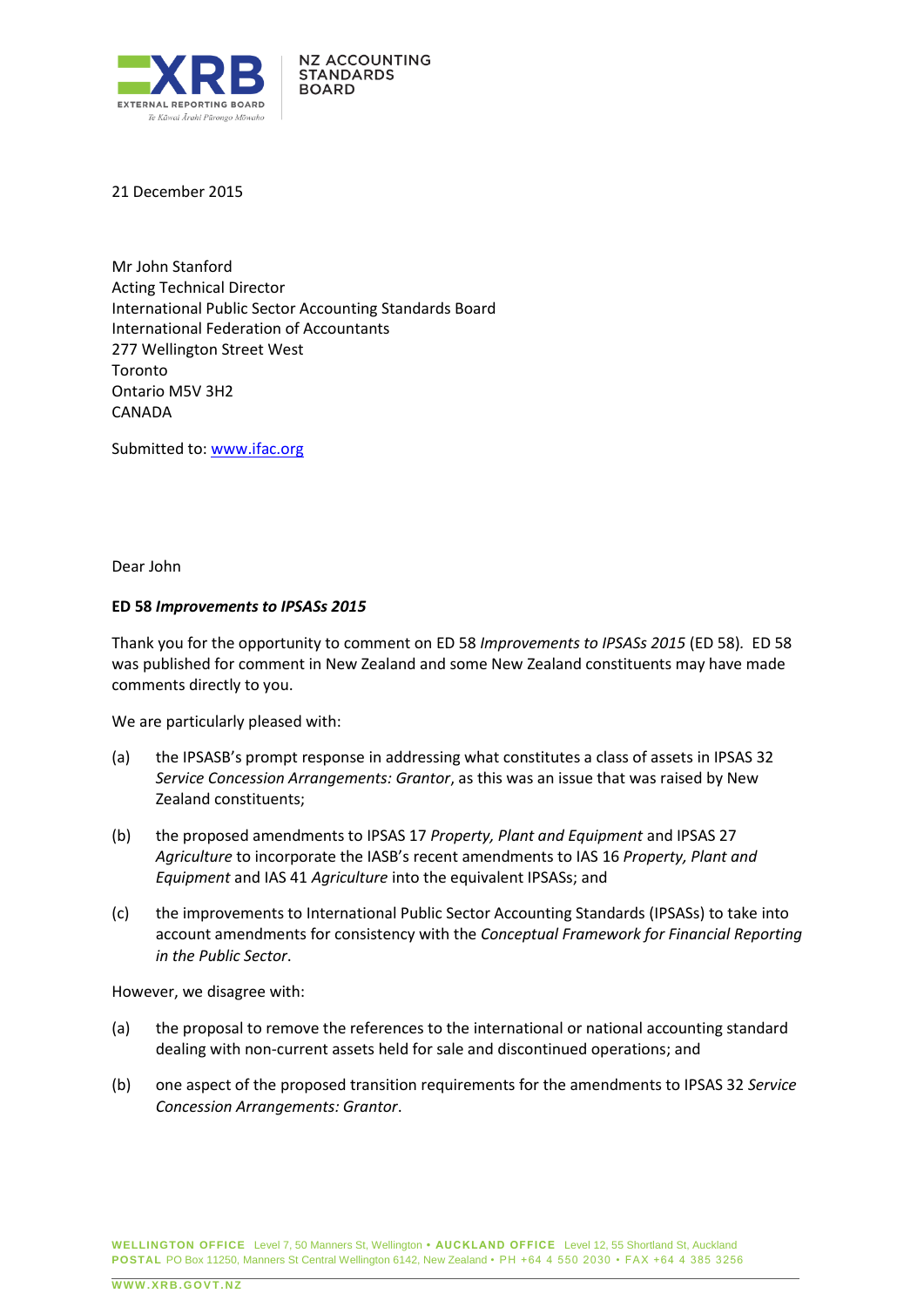## *Accounting standards dealing with non-current assets held for sale and discontinued operations*

We disagree with the proposal to remove from IPSASs references to the international or national accounting standard dealing with discontinued operations or non-current assets held for sale.

We are of the view that IFRS 5 *Non-current Assets Held for Sale and Discontinued Operations* provides appropriate guidance for public sector entities to measure and disclose non-current assets held for sale and discontinued operations. IFRS 5 forms part of the PBE Standards in New Zealand that are applied by public sector entities and not-for-profit entities.

We note the reasons for proposing to remove references to the international or national accounting standard dealing with discontinued operations or non-current assets held for sale.

We acknowledge that the sale of non-current assets in the public sector may not be completed within one year. However, paragraph 7 of IFRS 5 requires the asset to be "...available for immediate sale in its present condition subject only to terms that are usual and customary for sales of such assets …" (emphasis added). Therefore, IFRS 5 is focused on an entity's intention and commitment to sell an asset. We are of the view that the words 'usual and customary' would cover the situation in the public sector where sales of assets take more than one year because of requirements applying to asset sales in the public sector that may take some time to complete. In addition, paragraph 9 of IFRS 5 notes that events or circumstances beyond the entity's control may extend the period to complete a sale beyond one year.

We also acknowledge that many of the non-current assets in the public sector that are disposed of are not sold, and many discontinued operations are not cash-generating units. However, there are instances where public sector entities sell non-current assets, or discontinue cash-generating operations. We are of the view that the guidance in IFRS 5 is appropriate for those instances. In addition, IFRS 5 also covers situations where assets are to be distributed to owners and therefore can be applied to situations in which a government entity transfers assets through a distribution for no consideration.

Therefore, we recommend that the IPSASB does not proceed with the proposed amendment to remove from IPSASs the references to the relevant international or national accounting standard dealing with discontinued operations or non-current assets held for sale.

## *Proposed amendments to IPSAS 32 – Transition*

The transition requirements as proposed permit an entity to voluntarily change an accounting policy when the measurement basis (that is, cost or revaluation model) of the service concession assets reclassified is not the same as the measurement basis of the class of assets to which those service concession assets are reclassified and the entity elects to change the measurement basis of that class of assets (see proposed paragraphs 35B(b(ii)) and (c)(ii)). However, no reference is made to the requirements in IPSAS 3 *Changes in Accounting Policies, Accounting Estimates and Errors* regarding changes in accounting policies.

We recommend the following amendments to paragraphs 35B(b)(ii) and (c)(ii) to remind entities of the requirements in IPSAS 3:

- 35B. Where service concessions assets are reclassified in accordance with paragraph 35A, an entity shall account for the service concession assets as follows:
	- $(a)$  …